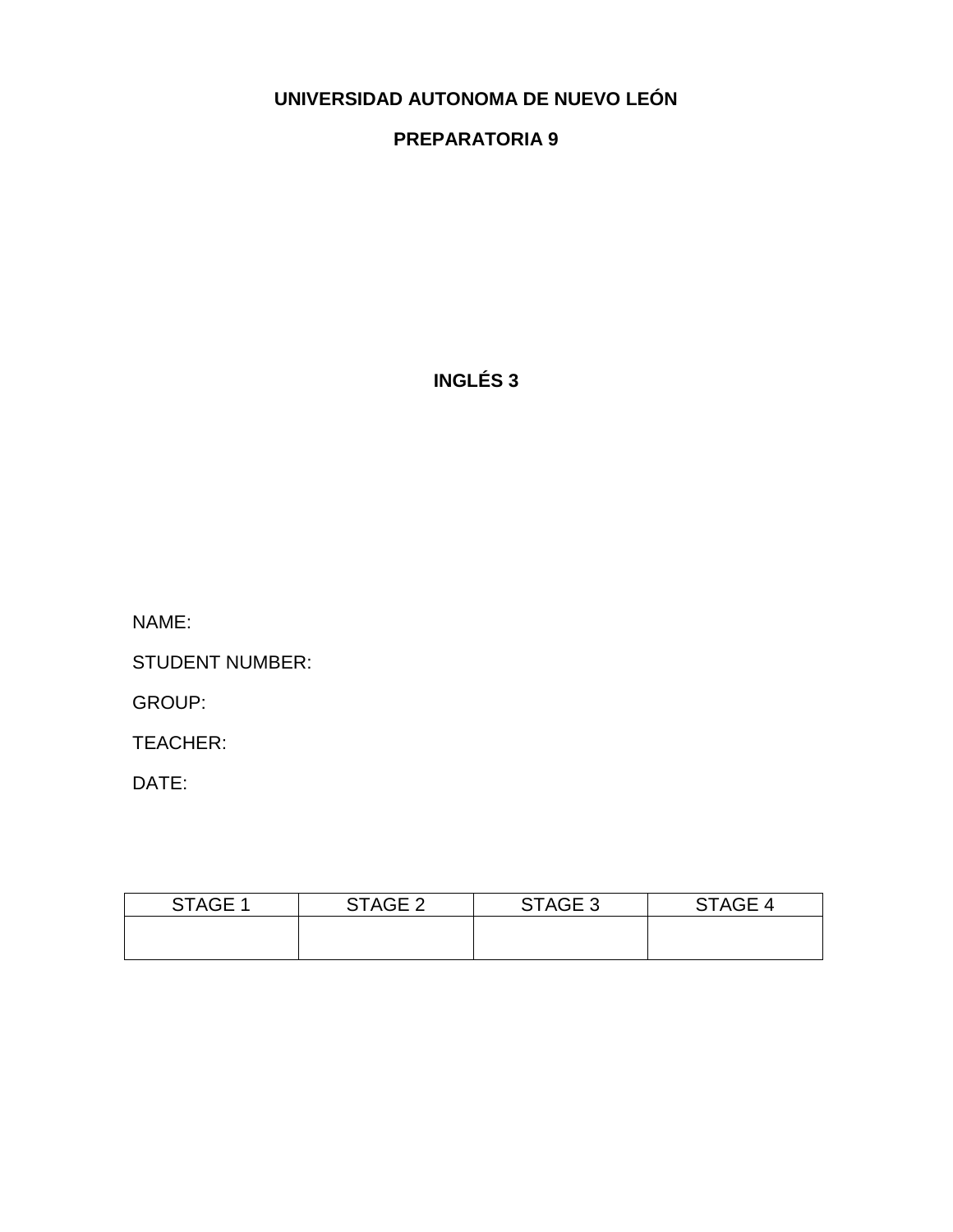### **STAGE 1**

### **I. COMPLETE THE EXPLANATIONS AND WRITE EXAMPLES. (6)**

| tuture  | when   | cause | will |        |
|---------|--------|-------|------|--------|
| present | effect | won't |      | effect |

#### **ZERO CONDITIONAL**

|                                           | 1. A zero conditional sentence consists of two clauses: a __________________clause, and an |  |  |
|-------------------------------------------|--------------------------------------------------------------------------------------------|--|--|
|                                           |                                                                                            |  |  |
| Both clauses are in ______________ tense. |                                                                                            |  |  |
| Examples:                                 |                                                                                            |  |  |
| 2.                                        |                                                                                            |  |  |
| 3.                                        |                                                                                            |  |  |
|                                           |                                                                                            |  |  |
|                                           |                                                                                            |  |  |

### **FIRST CONDITIONAL**

4. A first conditional sentence is similar to the zero conditional, except that the \_\_\_\_\_\_\_\_\_\_\_\_ clause is in \_\_\_\_\_\_\_\_\_\_\_\_ tense. Use "**\_\_\_\_\_\_\_\_\_\_\_**" or "**\_\_\_\_\_\_\_\_\_\_\_\_**" to make a sentence in future tense.

Examples:

- 5. \_\_\_\_\_\_\_\_\_\_\_\_\_\_\_\_\_\_\_\_\_\_\_\_\_\_\_\_\_\_\_\_\_\_\_\_\_\_\_\_\_\_\_\_\_\_\_\_\_\_\_\_\_\_\_\_\_\_\_\_\_\_\_\_\_\_\_\_\_
- 6. \_\_\_\_\_\_\_\_\_\_\_\_\_\_\_\_\_\_\_\_\_\_\_\_\_\_\_\_\_\_\_\_\_\_\_\_\_\_\_\_\_\_\_\_\_\_\_\_\_\_\_\_\_\_\_\_\_\_\_\_\_\_\_\_\_\_\_\_\_

# **II. USE THE WORDS IN THE BOX TO COMPLETE THE SENTENCES. (6)**

|                                                                                      |                                                                         |  | a) a flat tire b) spills oil c) vacuum d) food poisoning e) skiing gear f) get mugged |  |  |  |
|--------------------------------------------------------------------------------------|-------------------------------------------------------------------------|--|---------------------------------------------------------------------------------------|--|--|--|
|                                                                                      |                                                                         |  | 7. Josh and Brian keep their cars very clean. They ___________them every Sunday.      |  |  |  |
|                                                                                      | 8. I need to buy new _______________ for my next vacations in the Alps. |  |                                                                                       |  |  |  |
| 9. Once a ship ______________, it is very difficult to clean and fauna gets damaged. |                                                                         |  |                                                                                       |  |  |  |
| 10. I have a ________________. Could you come and help me to change it?              |                                                                         |  |                                                                                       |  |  |  |
| 11. I try not to walk alone at night. I am afraid to _____________.                  |                                                                         |  |                                                                                       |  |  |  |
| 12. I don't feel very well. I guess I got                                            |                                                                         |  |                                                                                       |  |  |  |
|                                                                                      |                                                                         |  |                                                                                       |  |  |  |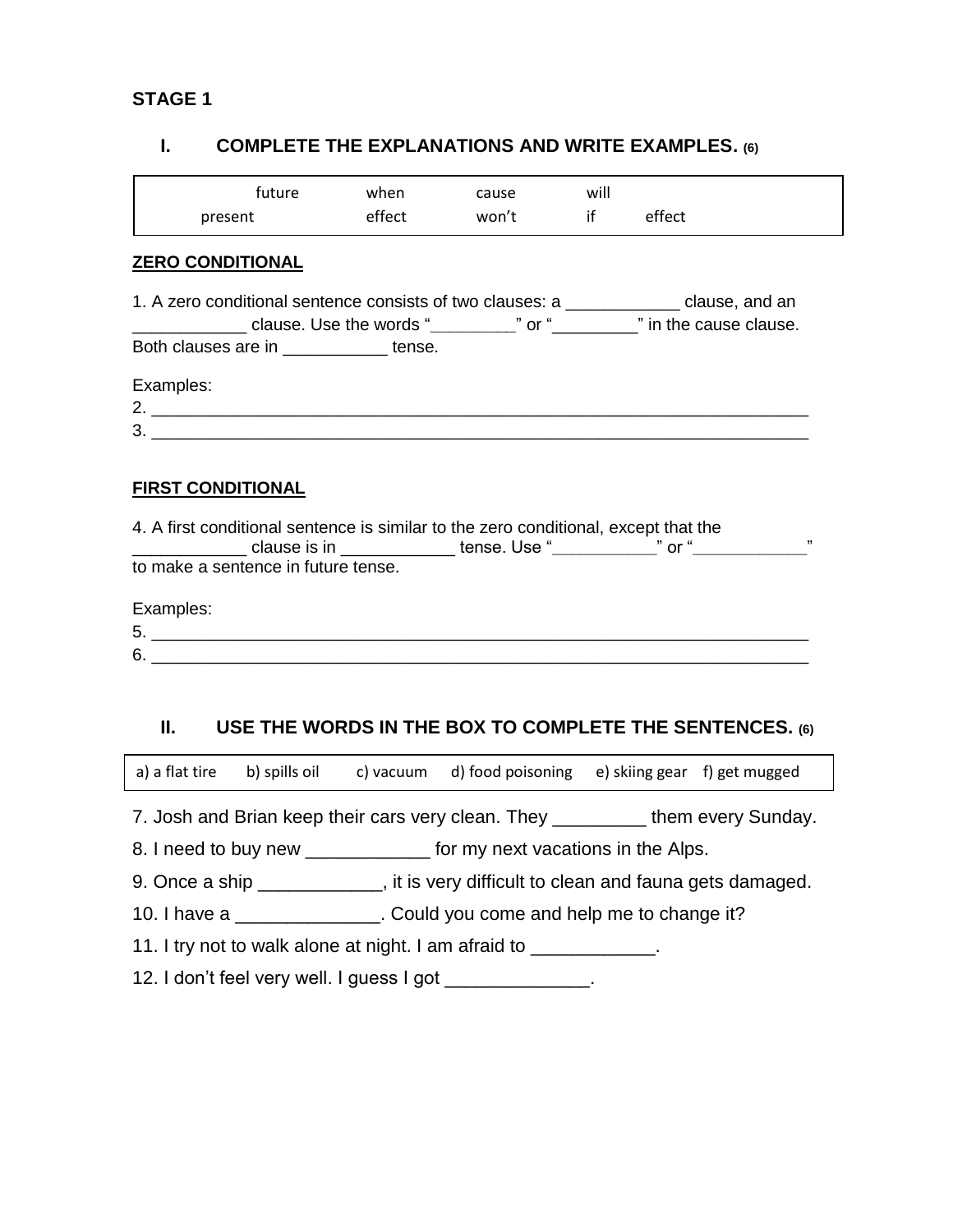| III.<br>VERB. (7)    | <b>COMPLETE THE SENTENCES WITH THE CORRECT FORM OF THE</b>                                                                                                                                           |  |  |
|----------------------|------------------------------------------------------------------------------------------------------------------------------------------------------------------------------------------------------|--|--|
| <b>Conditional 0</b> |                                                                                                                                                                                                      |  |  |
|                      | 13. If we pollute, plants and animals ___________.                                                                                                                                                   |  |  |
|                      | a) dies b) will die c) die d) died e) dying                                                                                                                                                          |  |  |
|                      | 14. When you _____________ a glass, it breaks.                                                                                                                                                       |  |  |
|                      | a) dropping b) will drop c) drops d) dropped e) drop                                                                                                                                                 |  |  |
|                      | 15. When it __________, water is gathered to human consumption.                                                                                                                                      |  |  |
|                      | a) rains b) rained c) rain d) raining e) will rain                                                                                                                                                   |  |  |
| <b>Conditional 1</b> |                                                                                                                                                                                                      |  |  |
|                      | 16. If Mario __________ late to the meeting, his boss will get angry.                                                                                                                                |  |  |
|                      | a) will arrive b) arriving c) arrives d) arrive e) arrived                                                                                                                                           |  |  |
|                      | 17. If we run out of money, we ___________ more in an automated teller machine.                                                                                                                      |  |  |
|                      | a) got b) can get c) getting d) gets e) get                                                                                                                                                          |  |  |
|                      | a) don't rain b) won't rain c) rain d) raining e) doesn't rain<br>19. If my dog doesn't eat, I ______________ it to the vet.                                                                         |  |  |
|                      | a) will take b) doesn't take c) taking d) took e) takes                                                                                                                                              |  |  |
| Eiffel Tower.        | IV. COMPLETE THE SENTENCES IN FIRST CONDITIONAL WITH THE<br><b>CORRECT FORM OF THE VERB IN PARENTHESIS. (6)</b><br>20. If I ______________________(go) to France, I _____________________(visit) the |  |  |
|                      | 21. I ___________________(buy) a car if I ___________________(win) the lottery.                                                                                                                      |  |  |
| (invite) you.        | 22. If Mario _____________________ (organize) a party, he ______________________                                                                                                                     |  |  |
|                      | 23. If students _________________ (not understand), the teacher<br>______________(explain) again.                                                                                                    |  |  |
| (study).             | 24. My friends ____________________ (pass) the exam if they ____________________                                                                                                                     |  |  |
|                      | 25. Landfills _________________ (be) bigger if we ___________________(not recycle).                                                                                                                  |  |  |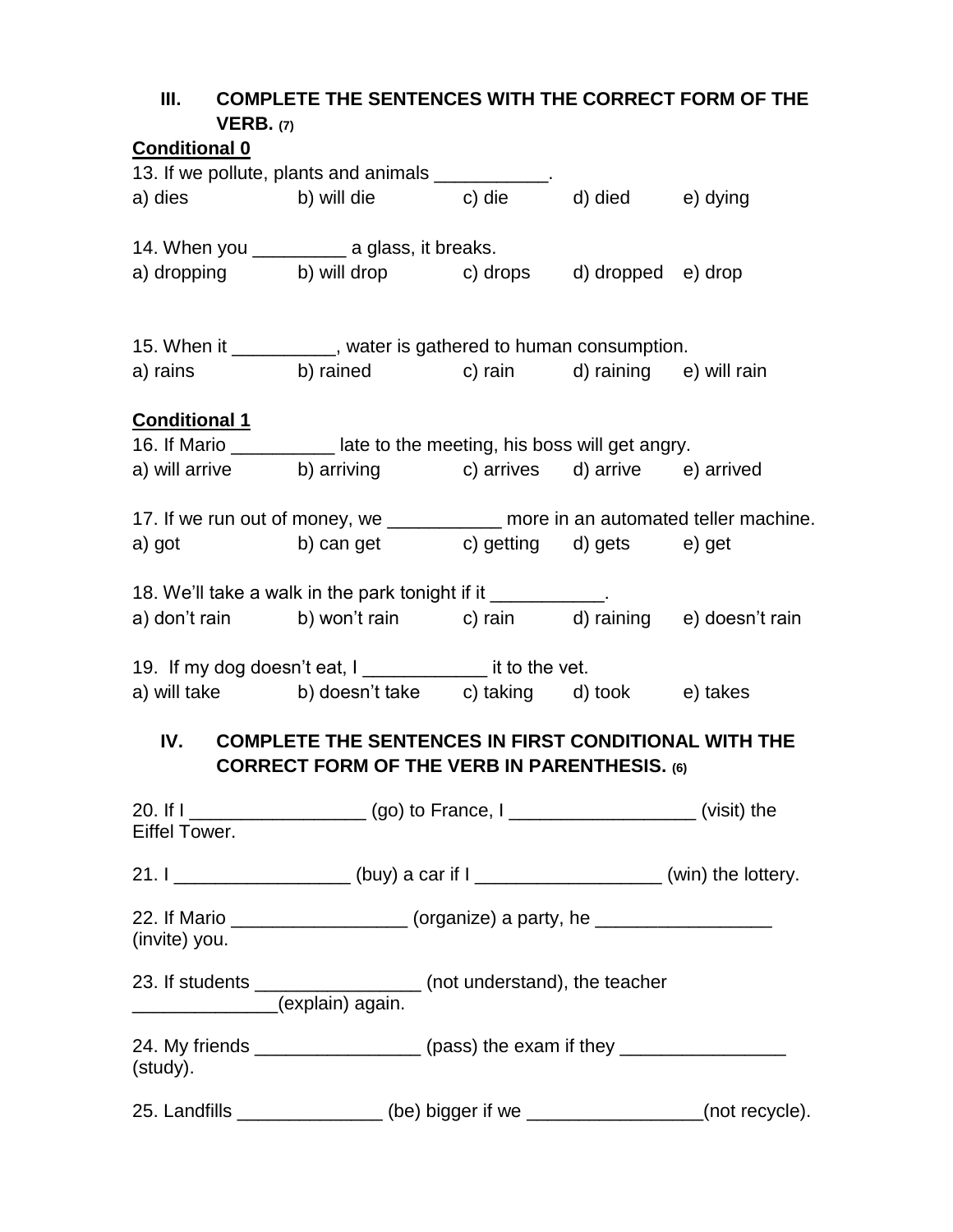### **I. COMPLETE THE EXPLANATIONS AND WRITE EXAMPLES. (6)**

#### **BE USED TO DOING**

| 1. We use the phrase "be used to" to talk about habits in the |                                                               |  |
|---------------------------------------------------------------|---------------------------------------------------------------|--|
| Conjugate the verb "                                          | n in present tense, depending on the subject. If another verb |  |
| follows "be used to", it must be a                            | , that is, it ends in                                         |  |

Examples:

|               | ____________ |
|---------------|--------------|
| ╭<br><u>.</u> |              |
| c<br>∼        |              |
|               |              |

#### **USED TO**

| 4. The phrase " <b>used to</b> " is also used to talk about habits in the         | . Its |  |
|-----------------------------------------------------------------------------------|-------|--|
| negative form is " <b>didn't use to</b> ". After this phrase, the verb must be in |       |  |

Examples:

| -<br>∽<br>J. |  |
|--------------|--|
| ⌒<br>∽<br>ັ  |  |

### **II. USE THE WORDS IN THE BOX TO COMPLETE THE SENTENCES. (6)**

| a) mocks |  | b) egg yolks c) midwife d) throw tantrums | e) skip classes f) scold |  |
|----------|--|-------------------------------------------|--------------------------|--|
|          |  |                                           |                          |  |

- 7. Tony and his friends always \_\_\_\_\_\_\_\_\_\_\_\_\_\_\_\_\_\_\_\_. They will fail the course.
- 8. His parents must be a set of the him for that bad attitude.
- 9. I read women used **business ago.** As shampoo a hundred years ago.
- 10. My brother used to \_\_\_\_\_\_\_\_\_\_\_\_\_\_ when my mom didn't buy him what he

wanted.

- 11. My grandmother told me how she gave birth with the help of a \_\_\_\_\_\_\_\_\_\_\_.
- 12. Jimmy \_\_\_\_\_\_\_\_\_\_\_\_\_ at anyone for any reason. He thinks it's funny but it's not.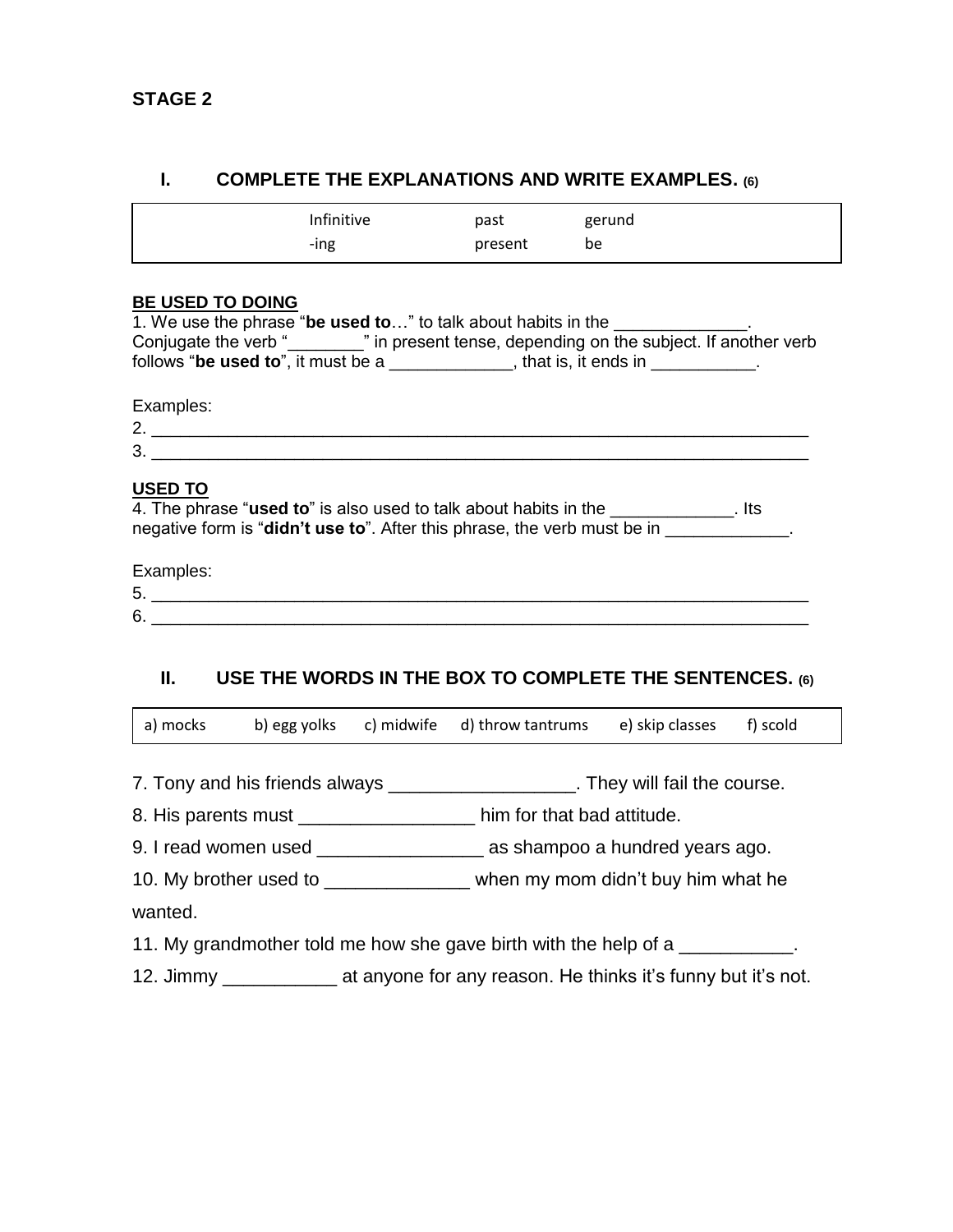| III. CHOOSE THE BEST OPTION TO COMPLETE THE SENTENCES. $(7)$                                                   |                                                         |  |  |
|----------------------------------------------------------------------------------------------------------------|---------------------------------------------------------|--|--|
| <b>Habits in the past</b>                                                                                      |                                                         |  |  |
| 13. __________ you use to have many friends in elementary school?                                              |                                                         |  |  |
| a) Will b) Is c) Are d) Do e) Did                                                                              |                                                         |  |  |
| 14. People used to __________ in horse carriages.                                                              |                                                         |  |  |
| a) travels b) didn't travel c) travelling d) travel e) traveled                                                |                                                         |  |  |
| 15. When I was a teenager, I ________ use to have a smartphone.                                                |                                                         |  |  |
| a) doesn't b) didn't c) don't d) isn't e) not                                                                  |                                                         |  |  |
| <b>Habits in the present</b>                                                                                   |                                                         |  |  |
| 16. I _________ used to waking up this early, that's why I'm sleepy.                                           |                                                         |  |  |
| a) don't b) won't c) not d) am not e) didn't                                                                   |                                                         |  |  |
| 17. My best friend and I _____________ going out every weekend.                                                |                                                         |  |  |
| a) used to $\qquad$ b) am used to $\qquad$ c) didn't $\qquad$ d) use to $\qquad$ e) are used to                |                                                         |  |  |
| 18. Lili's used to _______________ a shower as soon as she gets up.                                            |                                                         |  |  |
| a) take b) takes c) taking d) will take e) not take                                                            |                                                         |  |  |
| 19. ____________ you used to drinking a lot of water?                                                          |                                                         |  |  |
| a) Is and the set of the set of the set of the set of the set of the set of the set of the set of the set of t | b) Are c) Do d) Did e) Will                             |  |  |
|                                                                                                                | IV. WRITE SENTENCES ABOUT THE BEFORE AND AFTER OF THESE |  |  |
|                                                                                                                | PEOPLE USING "USED TO". (6)                             |  |  |
| 20. Edgar __________________________ fat. Now he ______________________ slim. (be)                             |                                                         |  |  |
| 21. Mr. Salas __________________________ money. Now, he _______________________a lot<br>of money. (have)       |                                                         |  |  |
| 22. The boy _________________________ with toys. Now, he _______________________                               |                                                         |  |  |
| videogames. (play)                                                                                             |                                                         |  |  |
|                                                                                                                |                                                         |  |  |
| healthy. (eat)                                                                                                 |                                                         |  |  |
| 24. They _______________________ in the country. Now, they ____________________<br>in the city. (live)         |                                                         |  |  |
|                                                                                                                |                                                         |  |  |
| _________________________ it all the time. (use)                                                               |                                                         |  |  |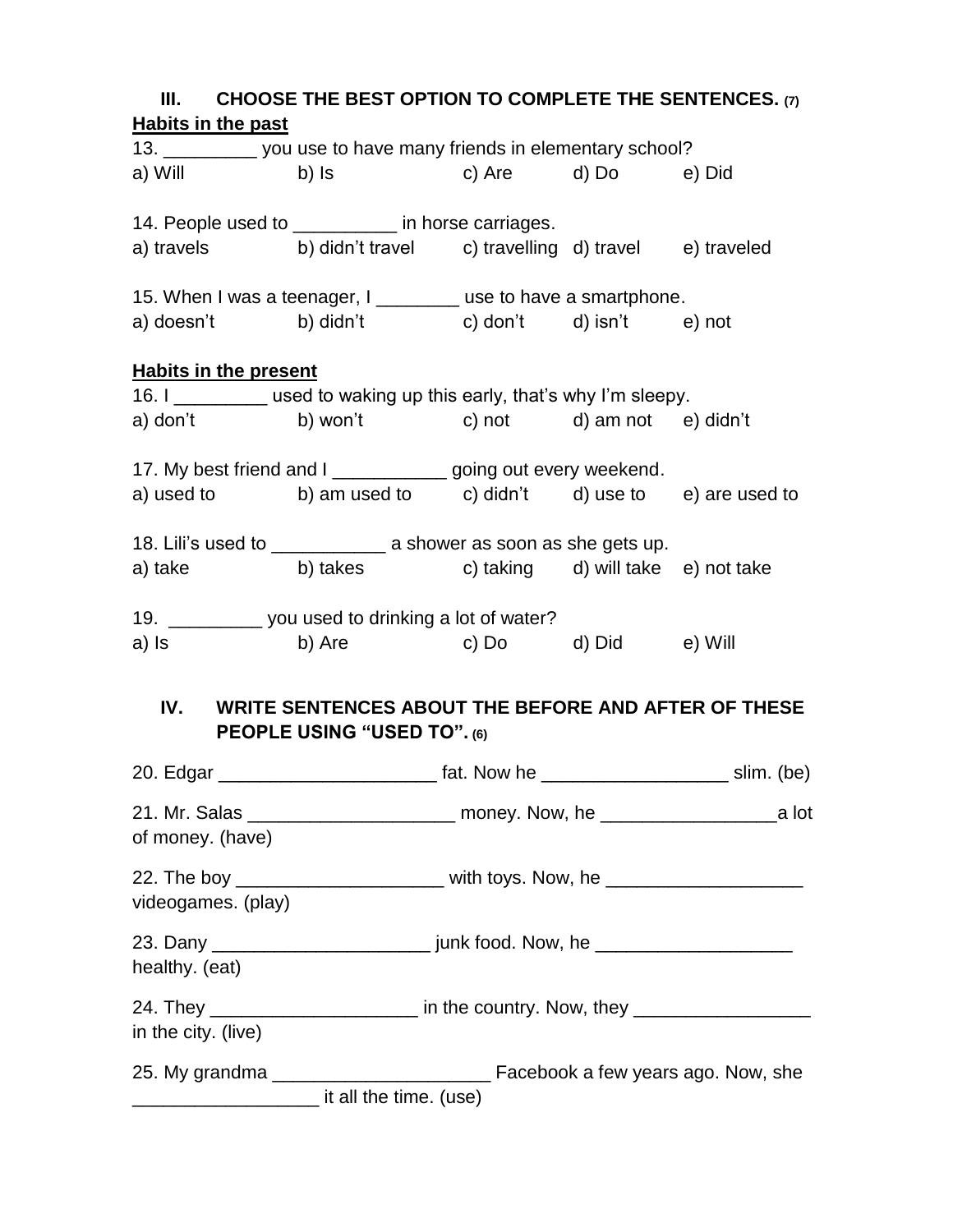#### **STAGE 3**

### **I. COMPLETE THE EXPLANATIONS AND WRITE EXAMPLES. (6)**

| gerund | when | was   |
|--------|------|-------|
| -ing   | were | while |

### **PAST PROGRESSIVE**

| וטטאונטשטח וטמ                                                                  |                      |                                                                                                |
|---------------------------------------------------------------------------------|----------------------|------------------------------------------------------------------------------------------------|
| 1. We use the past progressive tense when we talk about what was happening in a |                      |                                                                                                |
|                                                                                 |                      | specific point in the past. It is formed by the verb "_________" when talking about "I", "he", |
| "she", and "it", or "                                                           |                      | when the subjects are "you", "we", and "they", followed                                        |
| by a verb in <b>compared to be a</b>                                            | that is with ending. |                                                                                                |
|                                                                                 |                      |                                                                                                |
|                                                                                 |                      | 2. When we talk about two events that were happening simultaneously, we use the word           |

2. When we talk about two events that were happening simultaneously, we use the word "**\_\_\_\_\_\_\_\_\_\_\_\_\_**" to join them.

3. Sometimes, an action that is happening is interrupted by another; in this case, use the word "\_\_\_\_\_\_\_\_\_\_\_\_\_\_\_" to join both sentences.

Examples:

| . . |  |
|-----|--|
| È   |  |
|     |  |

#### **II. COMPLETE THE SENTENCES. (9)**

7. I was trying to sleep \_\_\_\_\_\_\_\_ I heard a loud noise.

| a) when | b) while |
|---------|----------|
|         |          |

8. Mr. Green was reading the newspaper while the children \_\_\_\_\_\_\_\_\_ playing. a) was b) were

9. I was taking a shower when the lights \_\_\_\_\_\_\_\_\_ off, so I couldn't continue. a) were going b) went c) was going

10. The students were having a test \_\_\_\_\_\_\_ the teacher was talking on the phone. a) when b) while

11. We \_\_\_\_\_\_\_\_\_\_\_\_ to music while we were doing house chores. a) was listening b) listened c) were listening

12. My husband was watching tv \_\_\_\_\_\_\_\_\_ I was cooking dinner. a) when b) while

13. I was driving my car when it \_\_\_\_\_\_\_\_\_\_ out of gas.

a) was running b) ran c) were running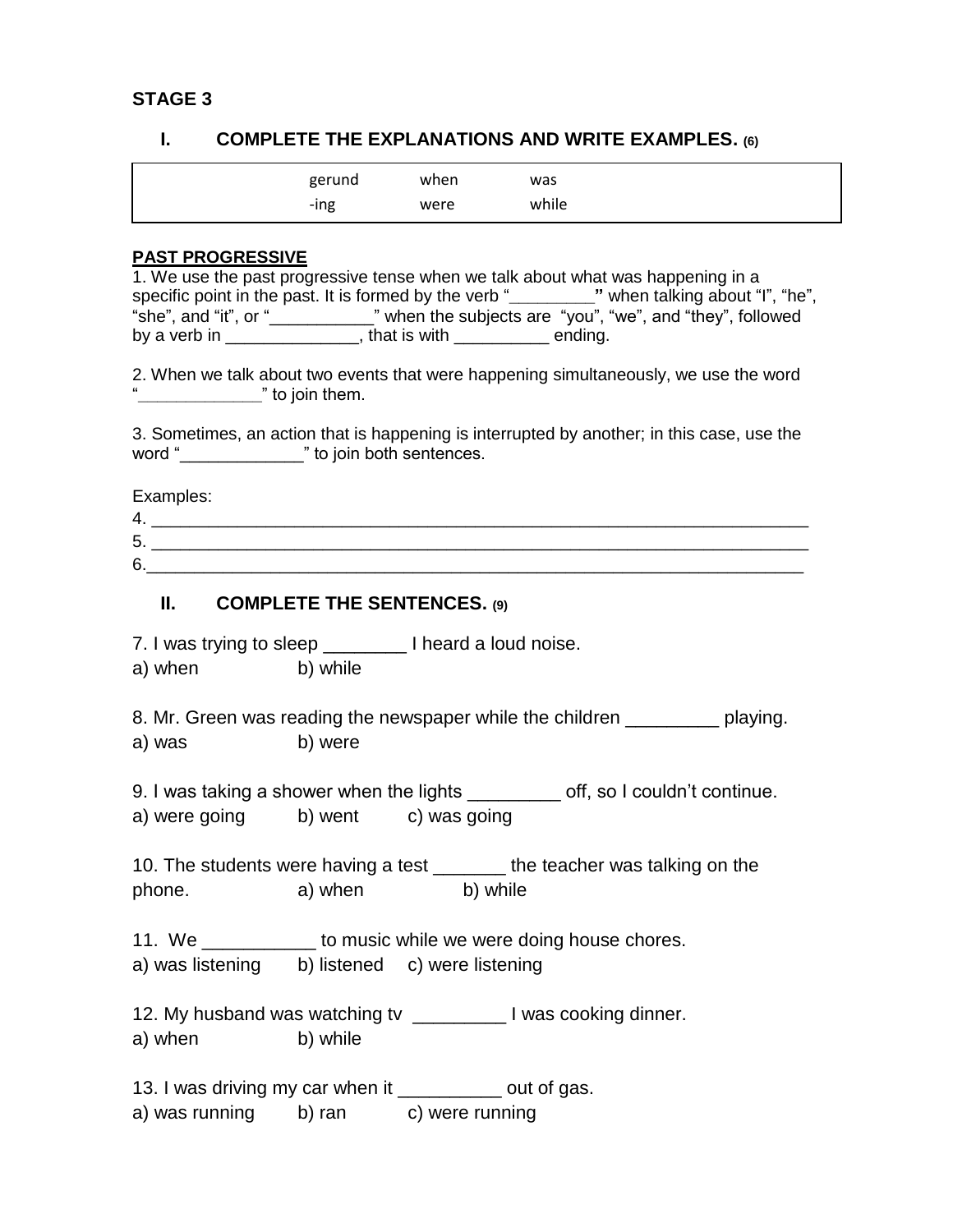14. I was reading the newspaper when I \_\_\_\_\_\_\_\_\_\_\_\_ his photograph. a) were seeing b) saw c) was seeing

15. They were having fun while I \_\_\_\_\_\_\_\_\_ for my exam. a) was studying b) studied c) were studying

**III. WRITE SENTENCES ACCORDING TO THE PICTURES. (10)** PARALELL INTERRUPTED











 $77220$ 16. Mr. Garcia \_\_\_\_\_\_\_\_\_\_\_\_\_\_\_\_\_\_\_\_\_\_ 17. Sam \_\_\_\_\_\_\_\_\_\_\_\_\_\_\_\_\_\_\_\_\_\_\_\_ while his son \_\_\_\_\_\_\_\_\_\_\_\_\_\_\_\_\_\_\_\_\_\_\_\_. when the phone \_\_\_\_\_\_\_\_\_\_\_\_\_\_\_\_\_\_\_\_\_\_\_\_\_ 18. \_\_\_\_\_\_\_\_\_\_\_\_\_\_\_\_\_\_\_\_\_\_\_\_\_\_\_\_\_\_ 19. \_\_\_\_\_\_\_\_\_\_\_\_\_\_\_\_\_\_\_\_\_\_\_\_\_\_\_ while \_\_\_\_\_\_\_\_\_\_\_\_\_\_\_\_\_\_\_\_\_\_\_\_\_\_\_ when \_\_\_\_\_\_\_\_\_\_\_\_\_\_\_\_\_\_\_\_\_\_\_\_ 20. \_\_\_\_\_\_\_\_\_\_\_\_\_\_\_\_\_\_\_\_\_\_\_\_\_\_\_\_\_ 21. \_\_\_\_\_\_\_\_\_\_\_\_\_\_\_\_\_\_\_\_\_\_\_\_\_\_\_ \_\_\_\_\_\_\_\_\_\_\_\_\_\_\_\_\_\_\_\_\_\_\_\_\_\_\_\_\_\_. \_\_\_\_\_\_\_\_\_\_\_\_\_\_\_\_\_\_\_\_\_\_\_\_\_\_\_\_\_\_ 22. \_\_\_\_\_\_\_\_\_\_\_\_\_\_\_\_\_\_\_\_\_\_\_\_\_\_\_\_\_\_ 23. \_\_\_\_\_\_\_\_\_\_\_\_\_\_\_\_\_\_\_\_\_\_\_\_\_\_\_\_\_ \_\_\_\_\_\_\_\_\_\_\_\_\_\_\_\_\_\_\_\_\_\_\_\_\_\_\_\_\_\_\_\_\_. \_\_\_\_\_\_\_\_\_\_\_\_\_\_\_\_\_\_\_\_\_\_\_\_\_\_\_\_\_\_\_ \_\_\_\_\_\_\_\_\_\_\_\_\_\_\_\_\_\_\_\_\_\_\_\_\_\_\_\_\_\_\_\_\_ \_\_\_\_\_\_\_\_\_\_\_\_\_\_\_\_\_\_\_\_\_\_\_\_\_\_\_\_\_\_\_\_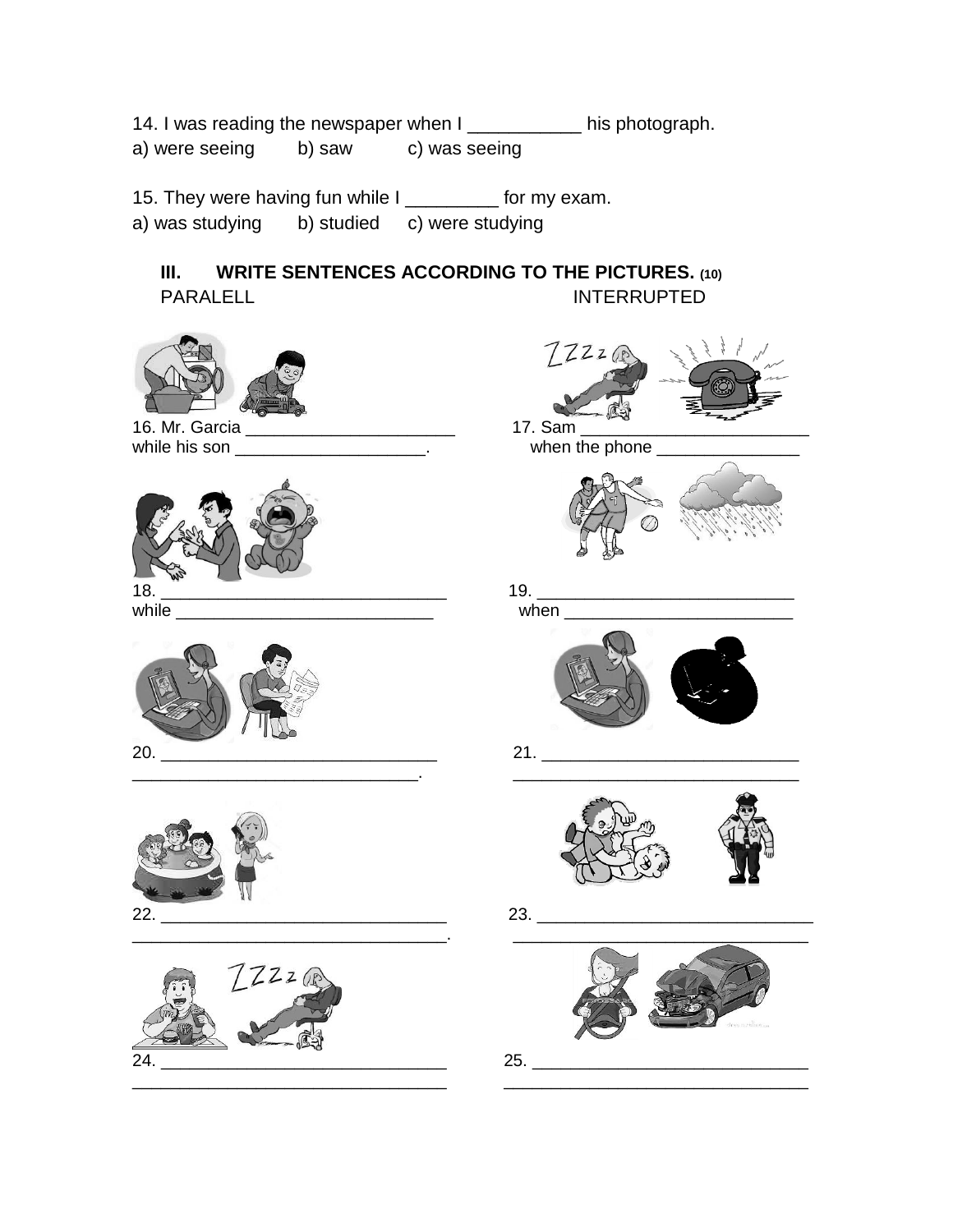### **STAGE 4**

### **I. CHOOSE A PHRASAL VERB TO COMPLETE THE SENTENCES. (10)**

| gets away | get into   | dropped off | comes up with |
|-----------|------------|-------------|---------------|
| turn down | look ahead | act out     | pick out      |
| pick up   | make up    | give back   | give up       |

1. The postman \_\_\_\_\_\_\_\_\_\_ a package for you this morning.

2. I never \_\_\_\_\_\_\_\_\_\_\_\_\_\_\_ in arguments related to politics or religion.

3. Maribel will finish high school. She needs to \_\_\_\_\_\_\_\_\_\_\_\_\_ and take decisions.

4. Thomas always \_\_\_\_\_\_\_\_\_\_\_\_\_\_\_\_\_ excuses, and they are very convincing.

5. I don't believe them; they always \_\_\_\_\_\_\_\_\_\_\_\_\_\_\_\_\_\_\_\_\_\_\_\_\_\_\_\_\_\_ stories.

6. I spent much time trying to solve these problems, but I can't. I

- 7. Sara lent me her book; I'm going to \_\_\_\_\_\_\_\_\_\_\_ it \_\_\_\_\_\_\_\_\_ to her.
- 8. He is an actor; he will \_\_\_\_\_\_\_\_\_\_\_\_\_\_\_\_\_\_\_\_\_\_\_\_\_\_ in a new play.
- 9. Teach your children to \_\_\_\_\_\_\_\_\_\_\_\_\_\_\_\_\_\_\_\_\_\_ all their toys after playing.
- 10. You can't buy all of them, \_\_\_\_\_\_\_\_\_\_\_\_\_\_\_\_\_\_\_\_\_\_\_\_\_\_\_ only one.

## **II. WRITE FIVE COMMON CLASSROOM INSTRUCTIONS. (5)**

| 15. |
|-----|